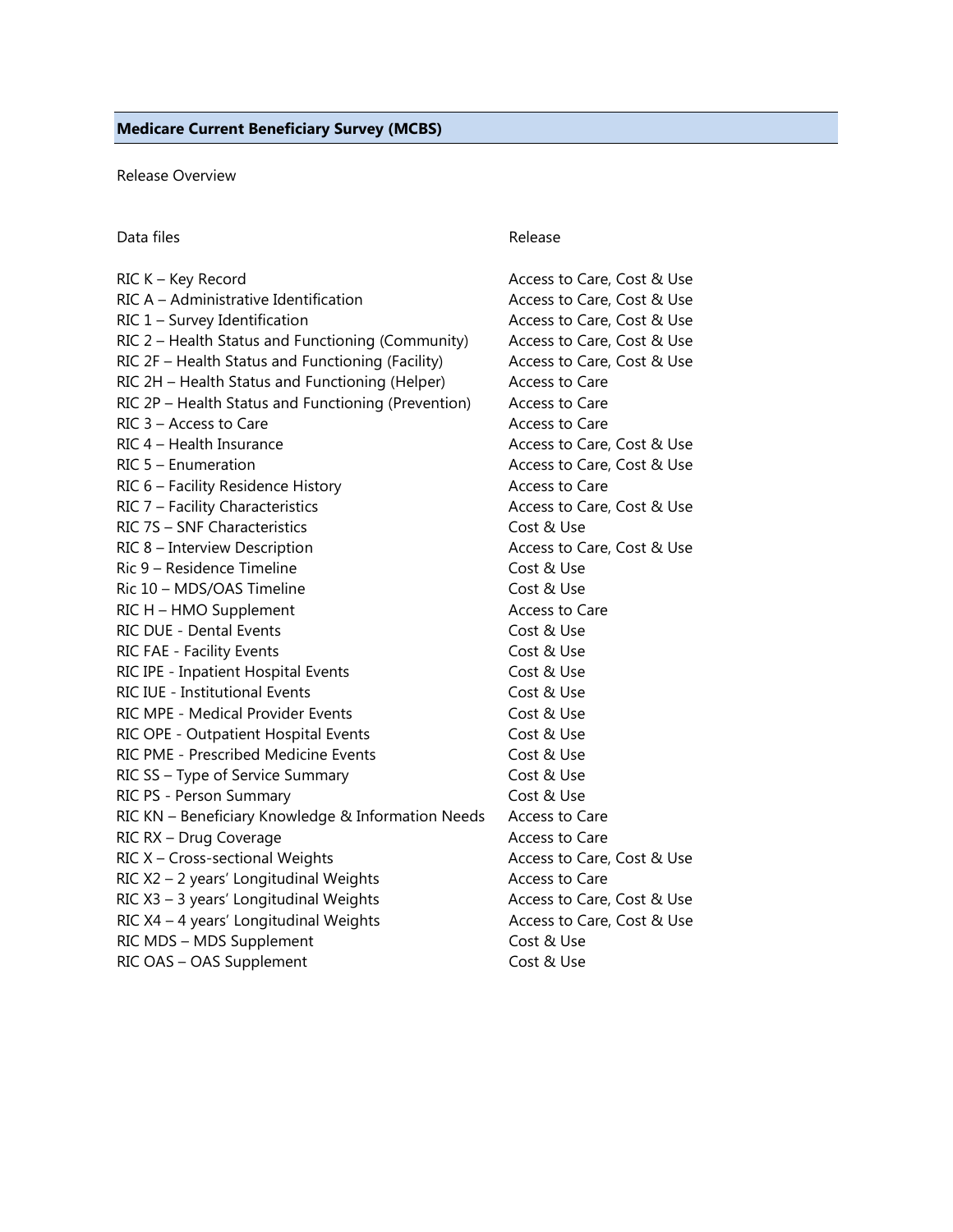#### **Medicare Current Beneficiary Survey (MCBS)**

Segment Overview

#### RIC K: KEY RECORD

The BASEID Key Record file identifies the person interviewed. It is an 8-digit element, consisting of a unique, randomly assigned 7-digit number concatenated with a single-digit checkdigit. In addition to the BASEID, the KEY file contains the type of interview conducted and other variables for classifying the beneficiary. There is one record for each person who completed an interview.

### RIC A: ADMINISTRATIVE IDENTIFICATION

The Administrative Identification file contains information about the sample person from administrative records maintained by the Centers for Medicare and Medicaid Services. It contains basic demographic information (date of birth and gender), insurance information (Medicare entitlement, Medicaid eligibility, HMO enrollment), and summarizes the sample person's Medicare utilization for the calendar year. There is one record for each person who completed an interview.

### RIC 1: SURVEY IDENTIFICATION

The Survey Identification file contains demographic information collected in the survey. Similar data obtained from CMS administrative files such as date of birth and gender may be found in RIC A. There is one record for each person who completed an interview. There is one record for each person who completed an interview

## RIC 2: HEALTH STATUS & FUNCTIONING (COMMUNITY)

The Health Status & Functioning (Community) file includes data about the sample person's health including height and weight, self-assessments of vision and hearing, history of medical conditions, functioning, among others.

From 1991 through 1996, this file contained one record for each person who completed an interview whether in the community or facility. This changed in 1997 when the facility instrument was converted to a Computer-Assisted Personal Interviewing format. Since then, this file contains data from community interviews only; RIC 2F contains similar data from facility interviews.

#### RIC 2F: HEALTH STATUS & FUNCTIONING (FACILITY)

The Health Status & Functioning (Facility) file includes data about the sample person's health including height and weight, self-assessments of vision and hearing, history of medical conditions, functioning, among others. There is one record for each facility interview.

This file started in 1997 when the facility instrument was converted to a Computer-Assisted Personal Interviewing format. It contains one record for each person who completed a facility interview. From 1991 through 1996, similar data may be found in RIC 2.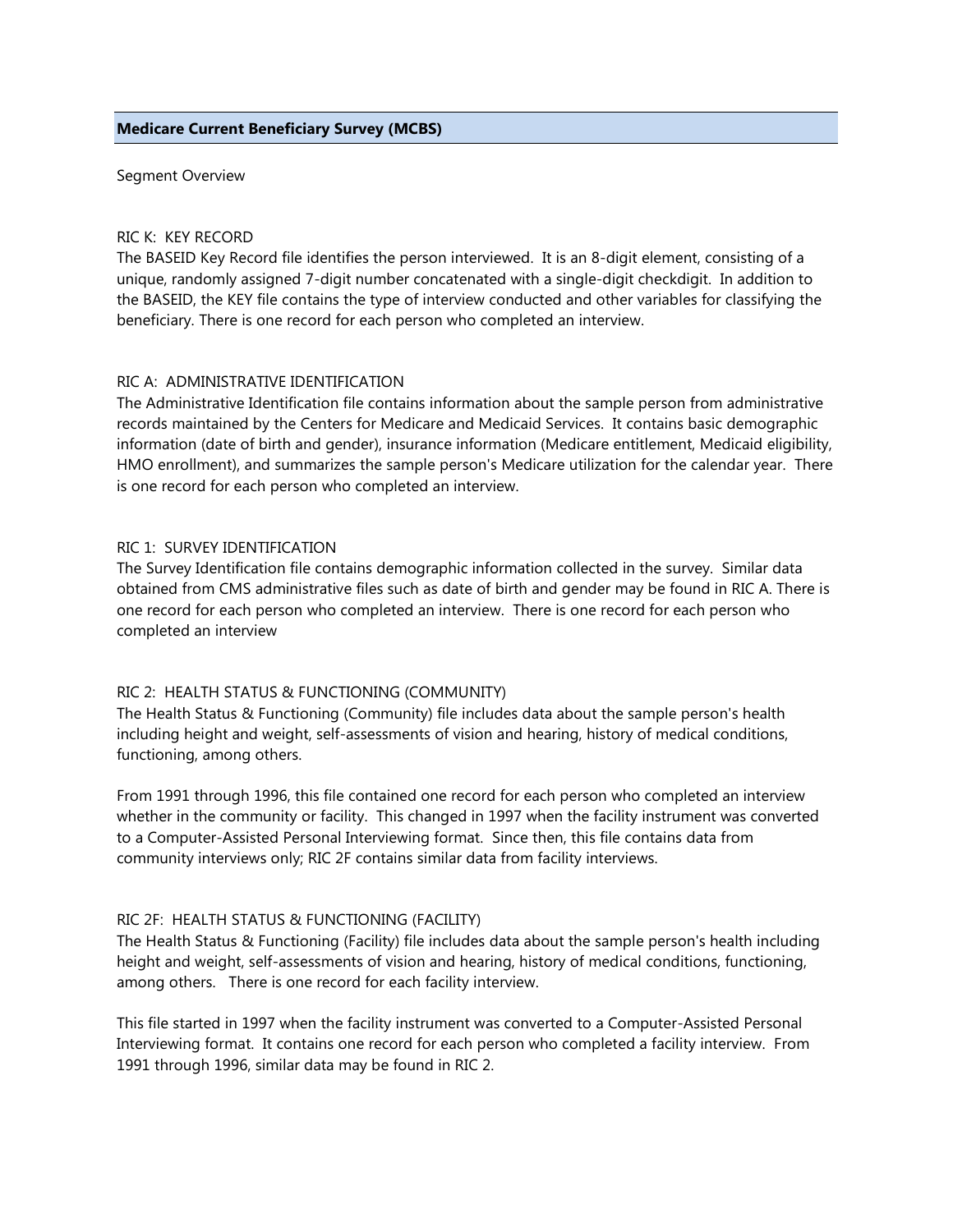### RIC 2H: HEALTH STATUS & FUNCTIONING (HELPER)

The Health Status & Functioning (Helper) file contains information about those persons who helped the SP perform various activities. These are activities of daily living (ADLs), instrumental activities of daily living (IADLs), making Medicare insurance decisions, and/or taking care of Medicare paperwork. It includes each helper's relationship to the respondent and specifies which activities in which the helper assists.

There is one record for each person who helped the SP with an ADL, an IADL, or other activity. Therefore, it is possible to have one, several, or no records per respondent.

## RIC 2P: HEALTH STATUS & FUNCTIONING (PREVENTION)

The Health Status & Functioning (Prevention) file examines in greater detail the behaviors of the Medicare population with respect to various preventative healthcare screeners. In addition to mammograms and Pap smears this file contains data on procedures associated with the prostate and colon cancer, osteoporosis, and diabetes. It also contains some behavioral or lifestyle data that differ from year to year. There is one record for each community interview.

### RIC 3: ACCESS TO CARE

The Access to Care file contains information about the respondents' use of all types of medical services and about their usual source of medical care. This file also contains each sample person's assessment of the quality of the medical care that they receive. There is one record for each community interview.

#### RIC 4: HEALTH INSURANCE

The Health Insurance file summarizes current health insurance information for each person who completed an interview.

## RIC 5: ENUMERATION (HOUSEHOLD COMPOSITION)

The Enumeration file contains information about the sample person's household. It reflects the size of the household, and the age and relationship of the people in it to the respondent. Beginning in 2001, RIC 5 also contains data about the SPs' housing. There is one record for each person who completed a community interview.

#### RIC 6: FACILITY RESIDENCE HISTORY

The Facility Residence History file summarizes the sample person's stay(s) in a facility, providing information about the admission and some limited information about the sample person's living arrangement prior to admission and subsequent to discharge. There is one record for each person who completed a facility interview.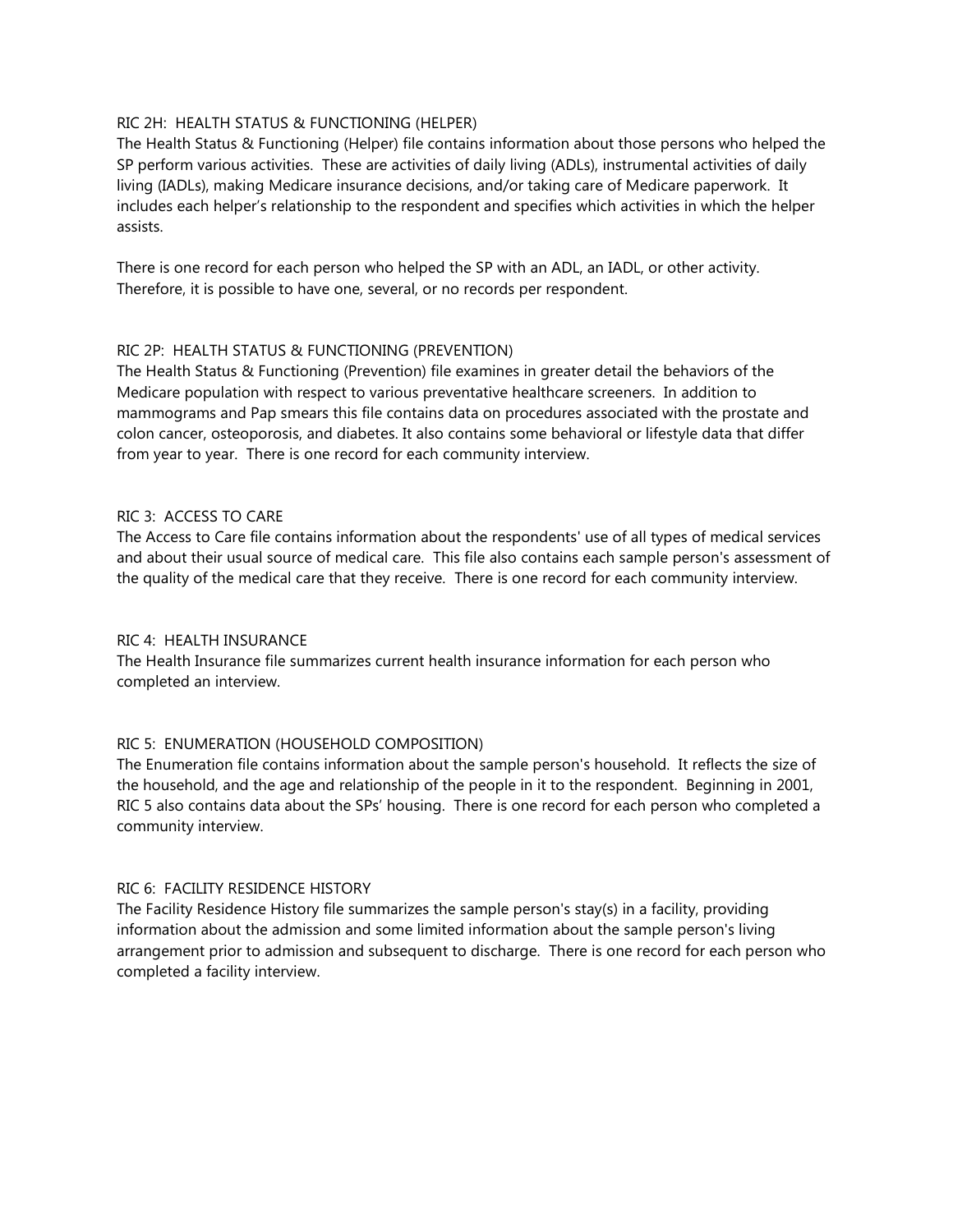### RIC 7: FACILITY CHARACTERISTICS

The Facility Characteristics file provides general characteristics of the institutions, most of the information coming from the facility screener. Sometimes, more than one sample person resided in the same facility. In these cases the RIC 7 records are redundant (containing all of the same information), and differ only in the BASEID. There is one record for each sample person interviewed in a facility.

### RIC 7S: SNF CHARACTERISTICS

The SNF Characteristics file provides general characteristics of the institutions, most of the information coming from the facility screener. Sometimes, more than one sample person resided in the same facility. In these cases the RIC 7 records are redundant (containing all of the same information), and differ only in the BASEID. There is one record for each sample person interviewed in a facility.

### RIC 8: INTERVIEW DESCRIPTION

The Interview Description file summarizes the characteristics of the interview, including type of questionnaire, duration, and whether or not the interview was conducted with a proxy respondent. There is one record for each person who completed an interview.

### RIC 9: RESIDENCE TIMELINE

The Residence Timeline file tracks the movement of individuals between Community, facility, and skilled nursing facility settings. While the majority of respondents have only one setting throughout the year, the records allow for up to twenty occurrences of movement between a community and a facility setting. There is one record for each sample person who completed an interview.

#### RIC 10: MDS/OASIS TIMELINE (Supplement)

The MDS/OASIS Timeline file is a timeline built from MDS and OASIS assessments and inpatient hospital stays from the RIC IPE (both from Medicare claims and survey-reported hospitalization). Dates from MDS and OASIS assessments were analyzed to determine periods of nursing home stays and home health care. These were combined with dates of inpatient hospital stays to produce a timeline showing movement between nursing homes, hospitals and home health care. There is one record for any respondent who had an MDS or OASIS assessment.

#### RIC H: HMO SUPPLEMENT

The HMO Supplement file consists of one record for each SP who met two conditions as of the fall round. First, the SP had to report that he or she was enrolled in a Medicare HMO at the time of the community interview in the fall round. Second, CMS records had to show a capitation payment to a Medicare HMO on behalf of the SP for the month of the interview.

These data augment information from the Access to Care and Satisfaction with Care sections of the questionnaire. It contains information about access to and satisfaction with medical services received through the HMO. It also contains the SP's assessment of the quality of medical care they are receiving, types of additional coverage offered, and any out-of-pocket costs associated with the HMO.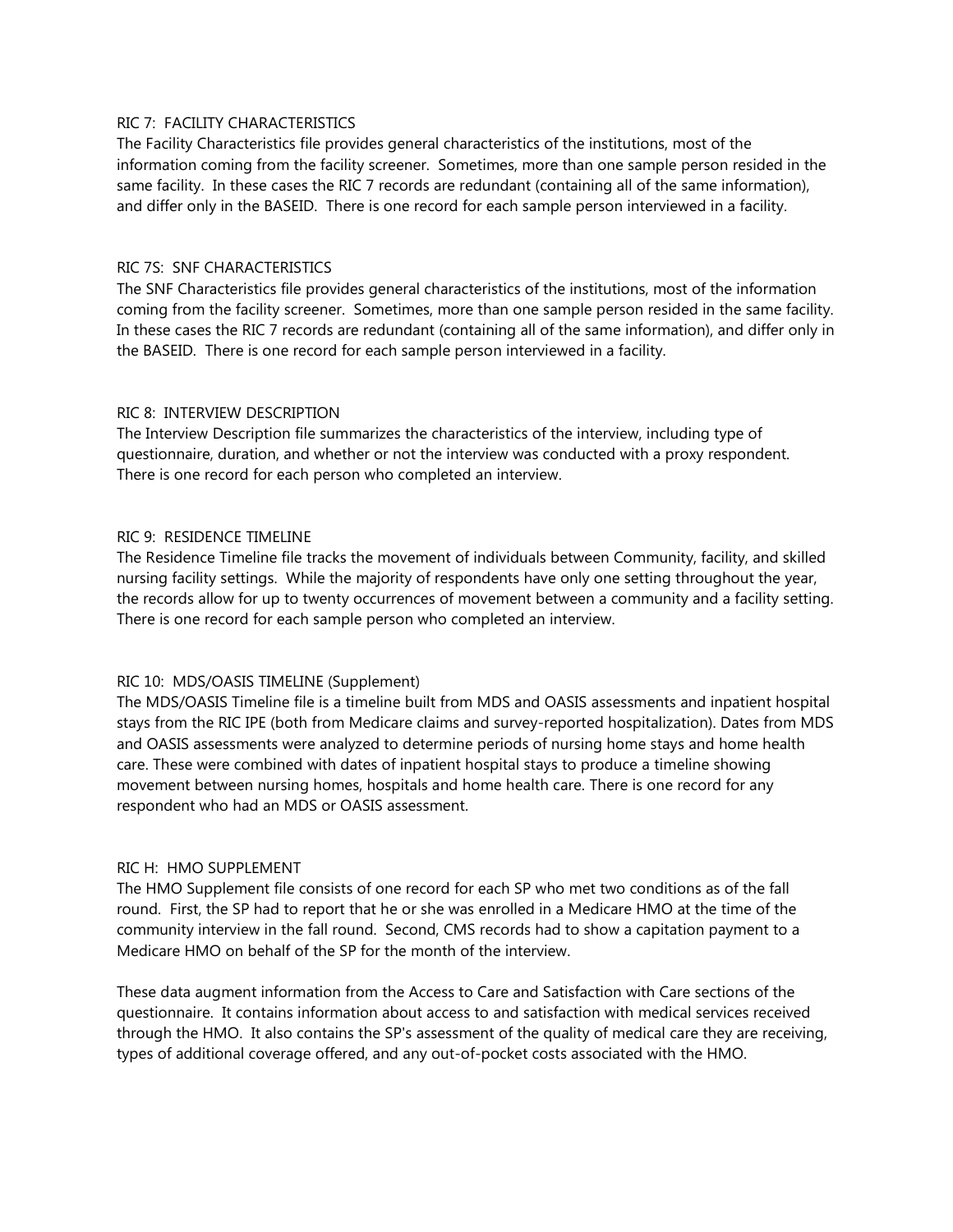#### RIC DUE: DENTAL EVENTS

The Dental Events file contains data about all dental events of the MCBS population, whether community or facility interviews. This file combines data obtained from the survey with information obtained from CMS administrative records.

### RIC FAE: FACILITY EVENTS

The Facility Events file contains data about all facility events of the MCBS population, whether community or facility interviews. There is one record for each stay that occurred, at least partly, during the calendar year. The cost and use data contained in the file is limited to the current calendar year.

### RIC IPE: INPATIENT HOSPITAL EVENTS

The Inpatient Hospital Events file contains data about all inpatient hospital stays of the MCBS population, whether community or facility interviews. This file combines data obtained from CMS administrative records with information obtained from the survey.

### RIC IUE: INSTITUTIONAL EVENTS

The Institutional Events file contains data about all short-term facility (usually SNF) stays of the MCBS population that were either reported during a community interview or created from Medicare claims data.

### RIC MPE: MEDICAL PROVIDER EVENTS

The Medical Provider Events file contains data about a variety of medical services, equipment and supplies collected in the survey, including: medical provider (MP), separately billing doctors (SD), separately billing lab (SL), and other medical expenses (OM).

## RIC OPE: OUTPATIENT HOSPITAL EVENTS

The Outpatient Hospital Events file contains data for individual hospital outpatient events for the MCBS population. This file combines data obtained from CMS administrative records with information obtained from the survey.

## RIC PME: PRESCRIBED MEDICINE EVENTS

The Prescribed Medicine Events file contains cost and utilization of prescribed medicines for the MCBS community population.

#### RIC SS: SERVICE SUMMARY

The Service Summary file summarizes utilization and expenditure data by each of nine different types of service, with detail of expenditures for each by payer. Note that there are two sets of payment/expenditure variables, such as SAMTTOT and AAMTTOT. The series of variables beginning with S are payments during periods covered by interviews. Those beginning with A are payments during periods covered by interviews plus estimated payments for periods not covered by interviews, if any. There are nine records for each person in the sample.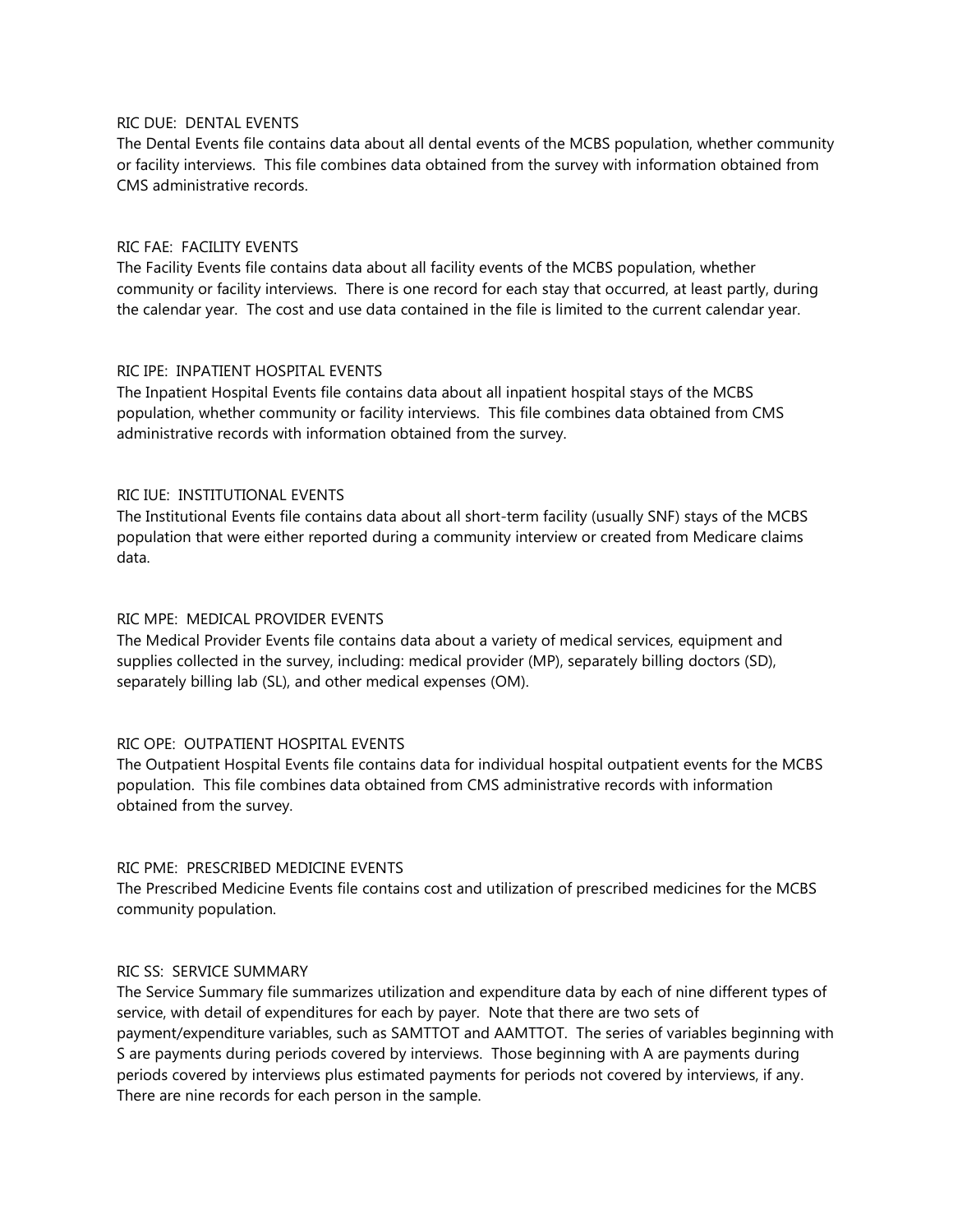### RIC PS: PERSON SUMMARY

The Person Summary file summarizes utilization and expenditure data (1) in total by type of service and (2) in total by payer. Note that there are two sets of payment/expenditure variables, such as SAMTTOT and PAMTTOT. The series of variables beginning with S are payments during periods covered by interviews. Those beginning with P are payments during periods covered by interviews plus estimated payments for periods not covered by interviews, if any. There is one record for each person in the sample.

### RIC KN: BENEFICIARY KNOWLEDGE & INFORMATION NEEDS (Supplement)

The Beneficiary Knowledge & Information Needs file combines parts of RICs BK and BN that were released in 1998 through 2000. These data provide the opportunity to quantify many of CMS's Strategic Plan objectives and to measure beneficiary information needs. Specifically, to involve the beneficiaries in defining their health care information needs by aggregating and using data for continuous policy and process improvement, to assess outreach by the Medicare program and general knowledge of the Medicare program (services and health care choices) by the beneficiaries. There is one record for each sample person who completes a community interview.

## RIC RX: DRUG COVERAGE (Supplement)

The Drug Coverage file collects data on exposure to and knowledge of the Medicare prescription drug benefit by the respondent. Questions probe for general knowledge and experiences with this program.

### RIC X: CROSS-SECTIONAL WEIGHTS

The Cross-Sectional Weights file contains cross-sectional weights, including general-purpose weights and a series of replicate weights. All weights have been adjusted for nonresponse. There is one record for each person who completed an interview.

## RIC X2 (FORMERLY RIC W3): LONGITUDINAL WEIGHTS

The Longitudinal Weights file contains longitudinal weights, including general-purpose weights and a series of replicate weights. All weights have been adjusted for nonresponse. There is one non-zero weight for each individual who completed interviews in two successive years (current and first preceding year); there is a missing value (".") for all others. Together, there is one record for every person who completed an interview in the current year.

## RIC X3 (FORMERLY RIC W2): LONGITUDINAL WEIGHTS

The Longitudinal Weights file contains longitudinal weights, including general-purpose weights and a series of replicate weights. All weights have been adjusted for nonresponse. There is one non-zero weight for each individual who completed interviews in three successive years (current and two preceding years); there is a missing value (".") for all others. Together, there is one record for every person who completed an interview in the current year.